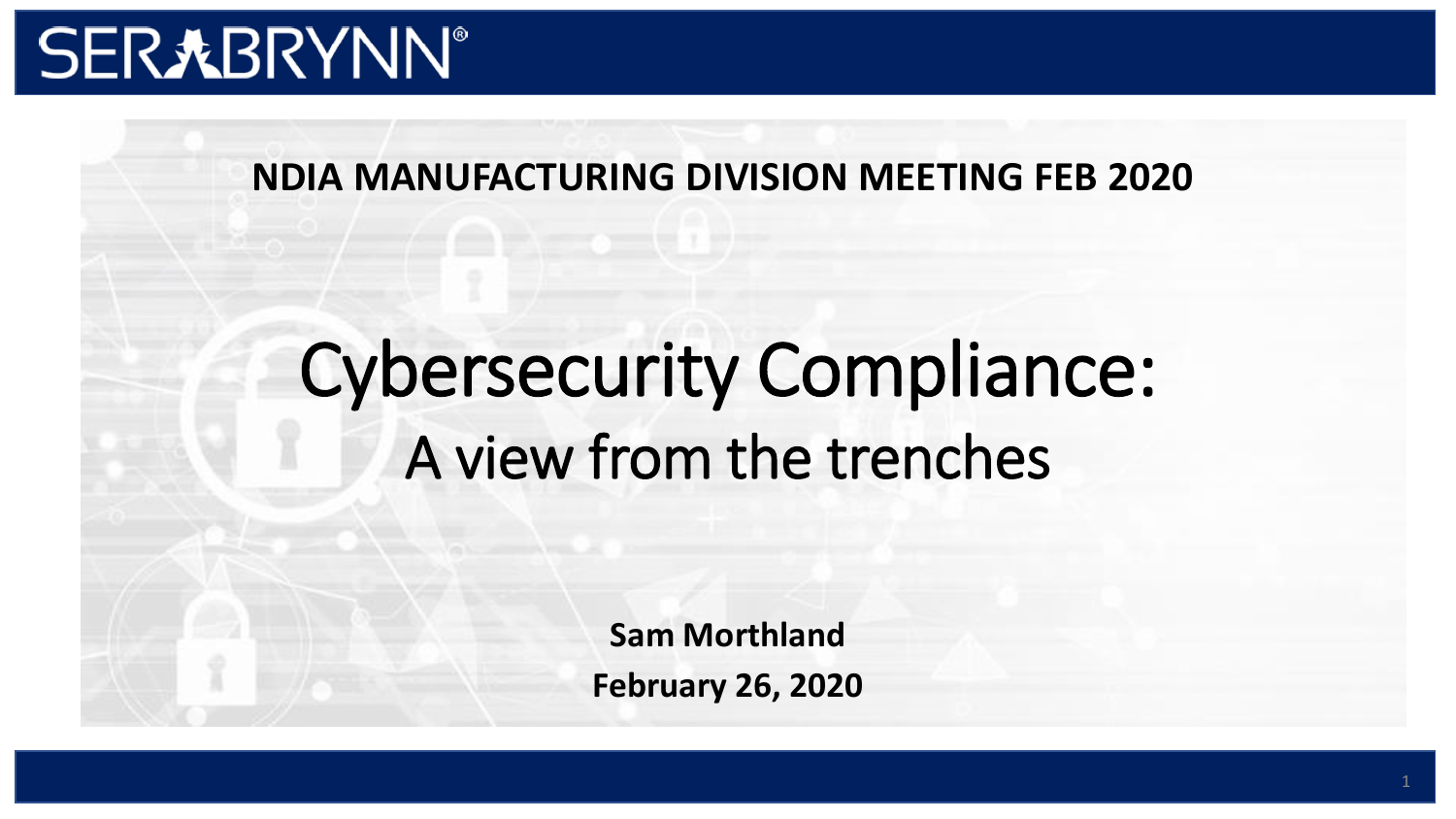## *Overview*

- A bit of history
- Notes from the Field
- CMMC 1.0 Released Now What
- Recommendations for Businesses

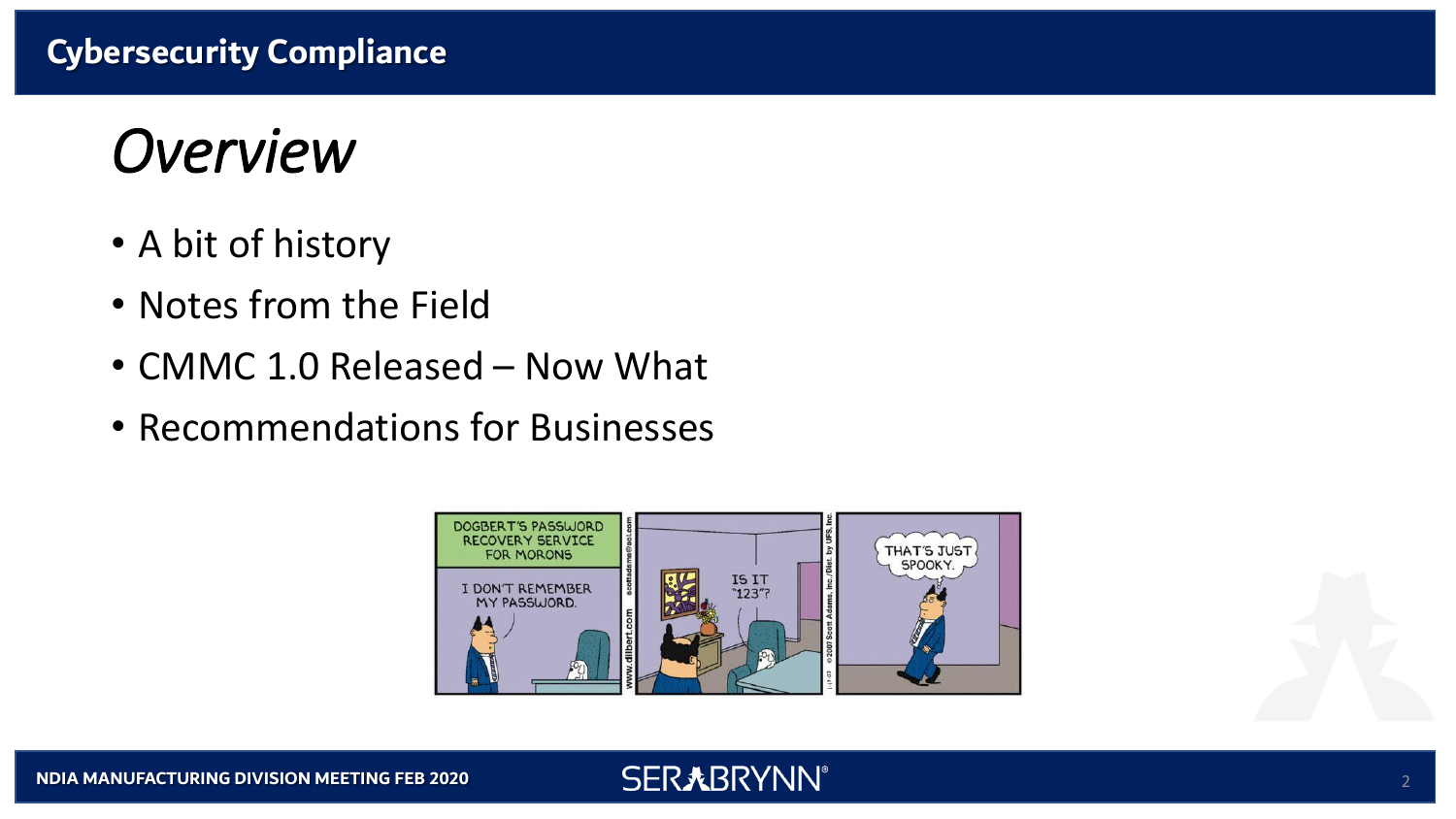# *A bit about us…*

- Veteran Owned Small Business, established in 2011, previous DOD cybersecurity and intelligence members
- Payment Card Industry (PCI) Qualified Security Assessor (QSA)
	- 1 of 147 US-based Assessors
- Federal Risk and Authorization Management Program (FedRAMP) accredited Third Party Assessment Organizations (3PAO)
	- Accredited by American Association for Laboratory Accreditation (A2LA) to ISO/IEC 17020:2012, Requirements for bodies performing inspection
	- 1 of 38 Federally approved FedRamp 3PAOs
- 8 years of serving the financial, commercial and Federal markets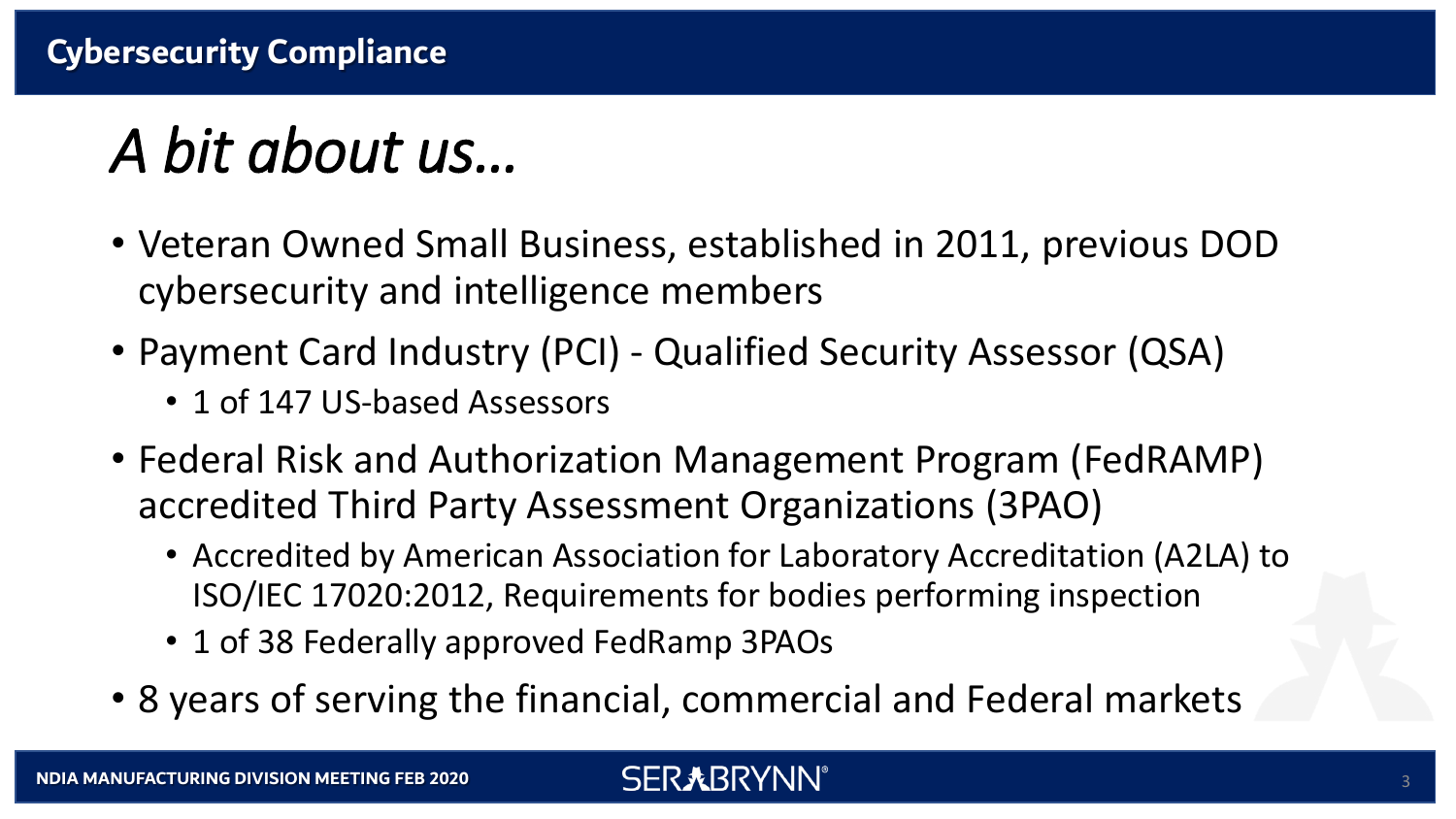*A bit of History…*

- DFARS 252.204-7012 (Final Rule Oct 2016)
	- All DOD contractors to be compliant to NIST 800-171; **NLT 31 Dec 2017**
	- Self Attestation of compliance Required documents: SSP and POAM
- US Navy Sea Dragon Breach Jul 2018
- MITRE's "Deliver Uncompromised" Aug 2018
- Geurts Memo– Sep 2018
	- Imposing enhanced security controls on "critical" Navy programs
- Mar 2019 The Office of the Assistant Secretary of Defense for Acquisition began the process of creating the Cybersecurity Maturity Model Certification (CMMC)
- Jul 2019 Defense Contract Management Agency (DCMA) assessing contractor compliance with DFARS Clause 252.204-7012 and NIST SP 800-171 as part of review of contractor purchase systems
- Sep 2019 Navy Marine Corps Acquisition Regulation Supplement (NMCARS) changes to make cybersecurity compliance as a "material requirement"
	- KOs consider the right to reduce or suspend progress payments for contractor noncompliance
	- Reinforces, that "A contractor MUST make their SSP available to the contracting officer within 30 days of contract award and be ready to host the contracting officer for a review of the SSP at the contractor's facility."
- Jan 2020 CMMC 1.0 released, to be implemented thru 2025

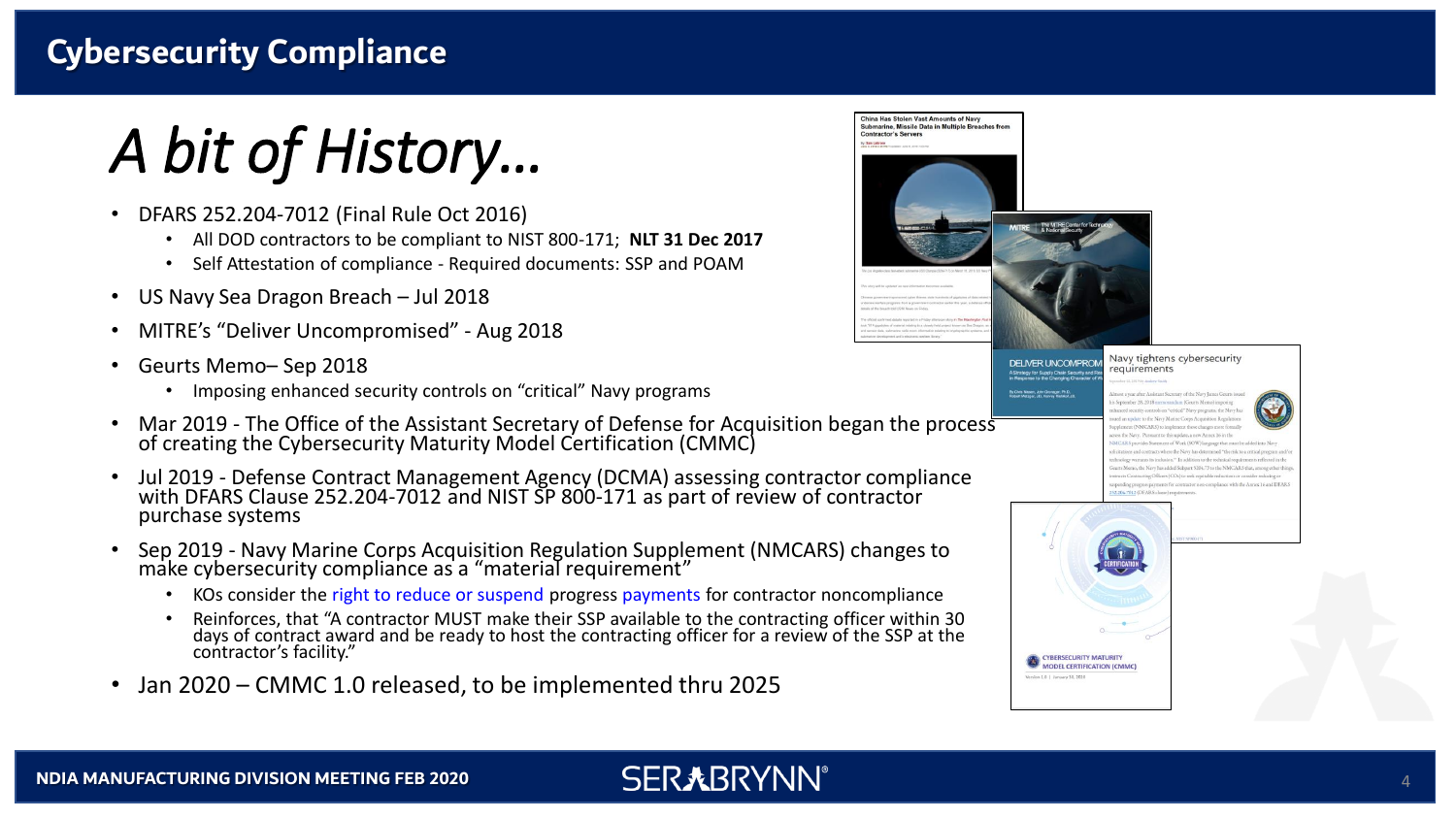# *Reality Check Report*

- Developed May 2019 report from incident response and assessment data from the previous 2 years
	- Provided an assessor's view of compliance in the DIB
- Provided a snapshot of compliance and identified areas for DIB companies to focus efforts and resources
- No companies were 100% compliant

**Reality check: Defense industry's** implementation of NIST SP 800-171 Keen insights from certified cybersecurity assessors. May 2011

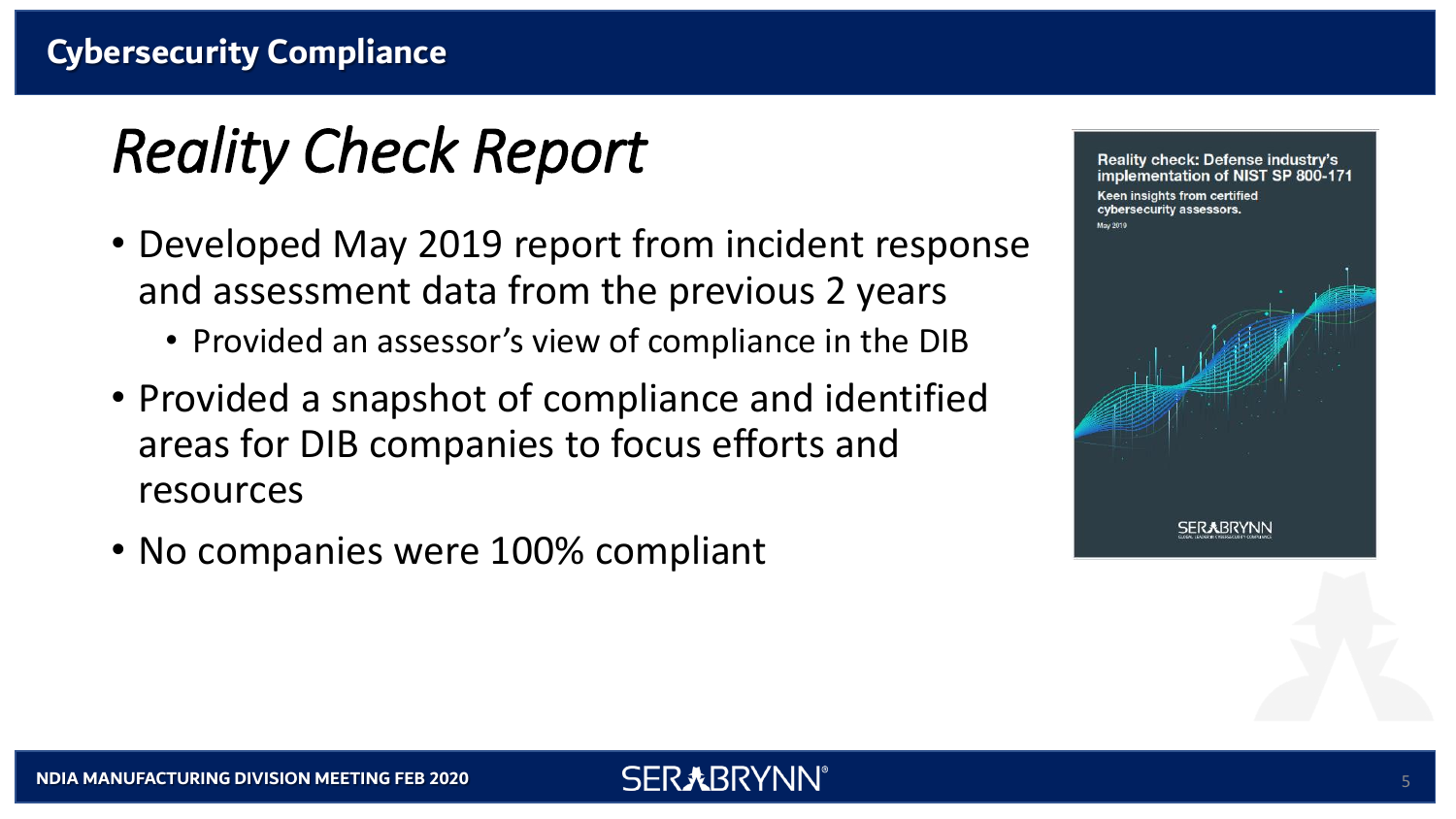

## UNFORTUNATELY IN A YEAR VERY LITTLE HAS CHANGED!

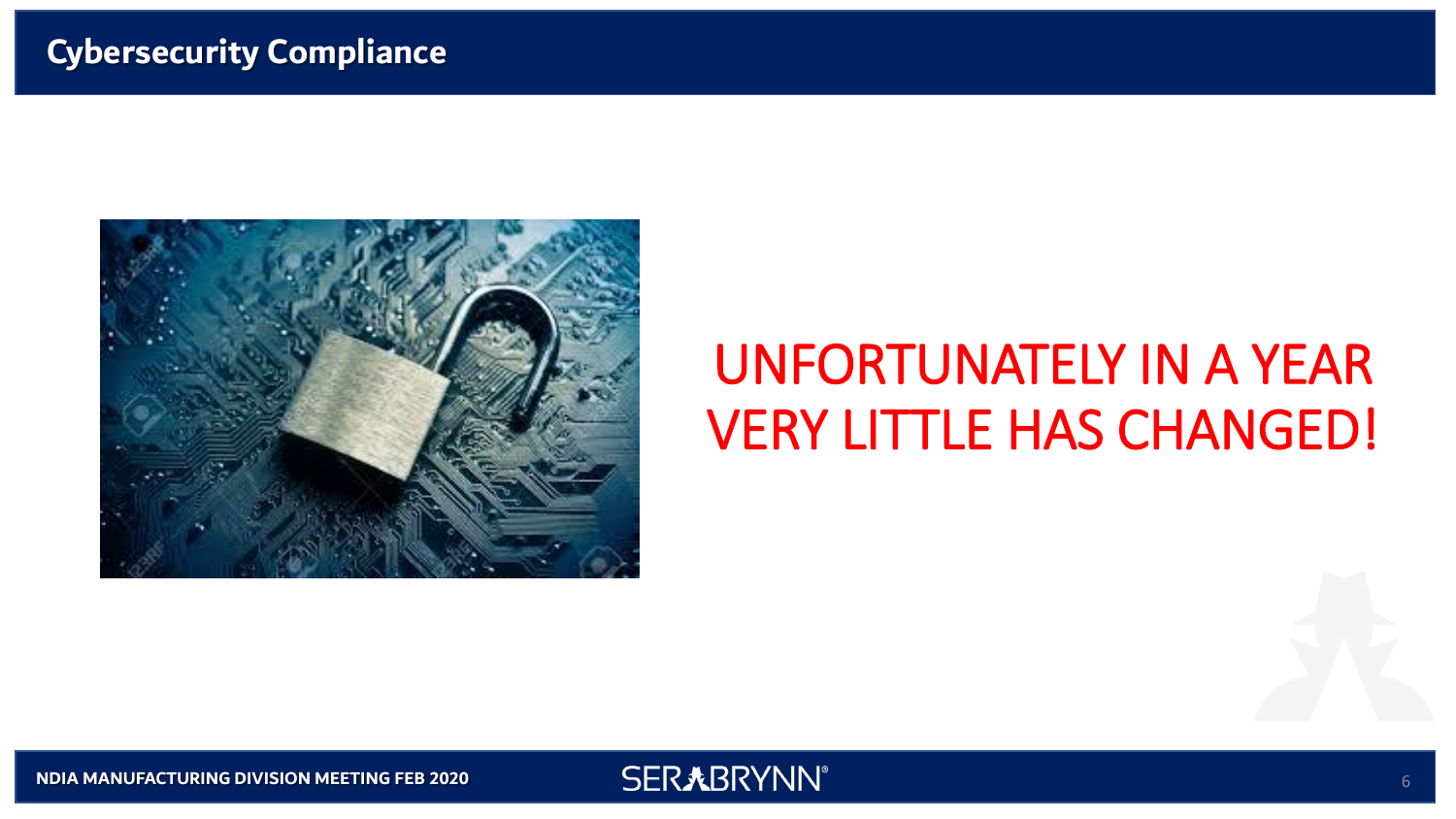## *Most Companies still fail to implement 16 controls*



#### **NDIA MANUFACTURING DIVISION MEETING FEB 2020**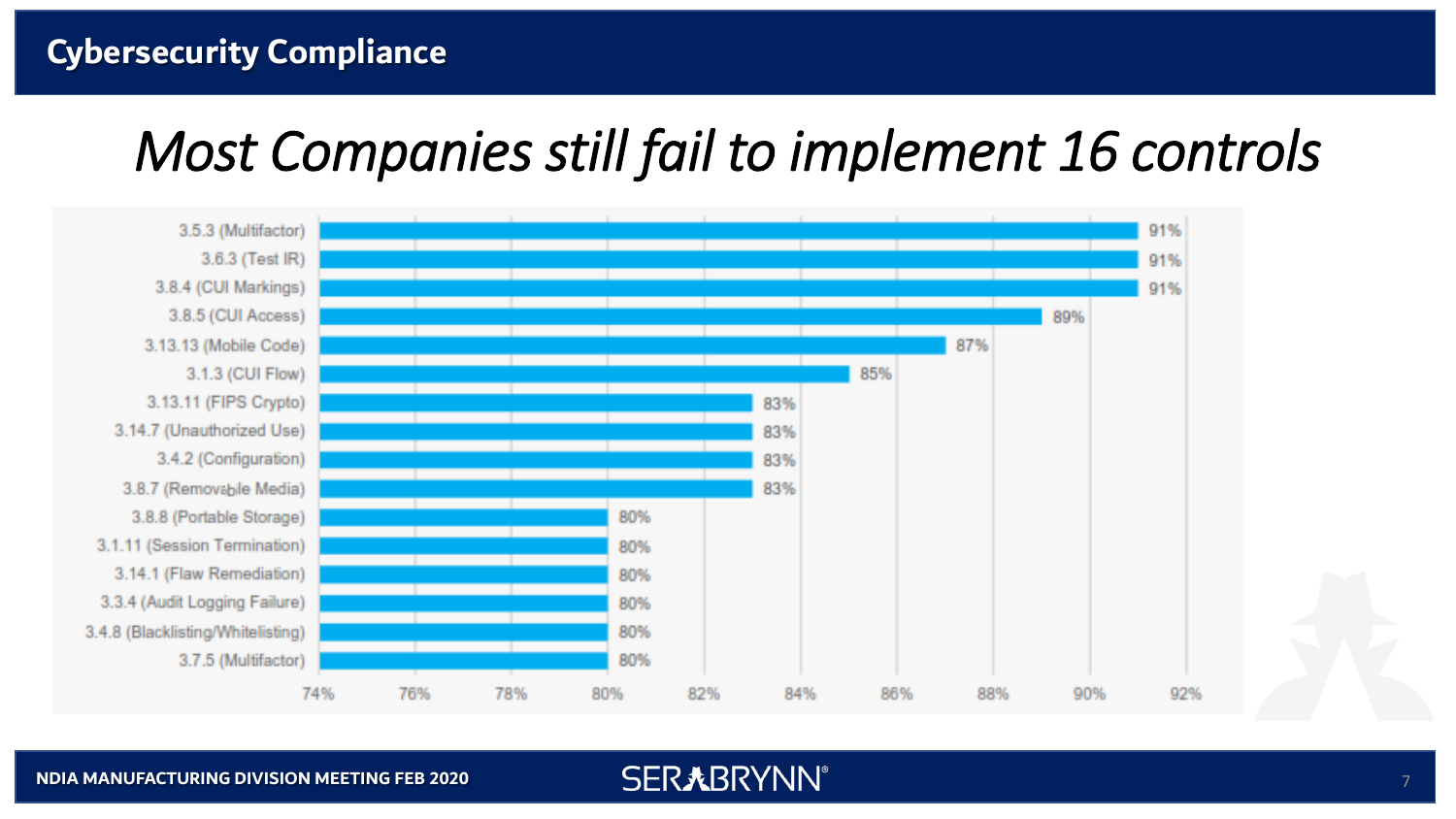## *Larger issues with implementing NIST SP 800-171*

- Misunderstanding the controls
	- Many IT personnel are fully engaged in support of the availability of the network. Seeking to discern meanings from government policies tends to be low on their list of priorities
- Cultural issues
	- Security is not seen as a profit driver significant additional costs
	- Security requires change changing people's access levels
- Cloud Services
	- Enable centralized storage of documents in a secure environment BUT minimally secure regarding outside access, requires additional controls
	- Many cloud services in use are not FedRAMP Moderate baseline compliant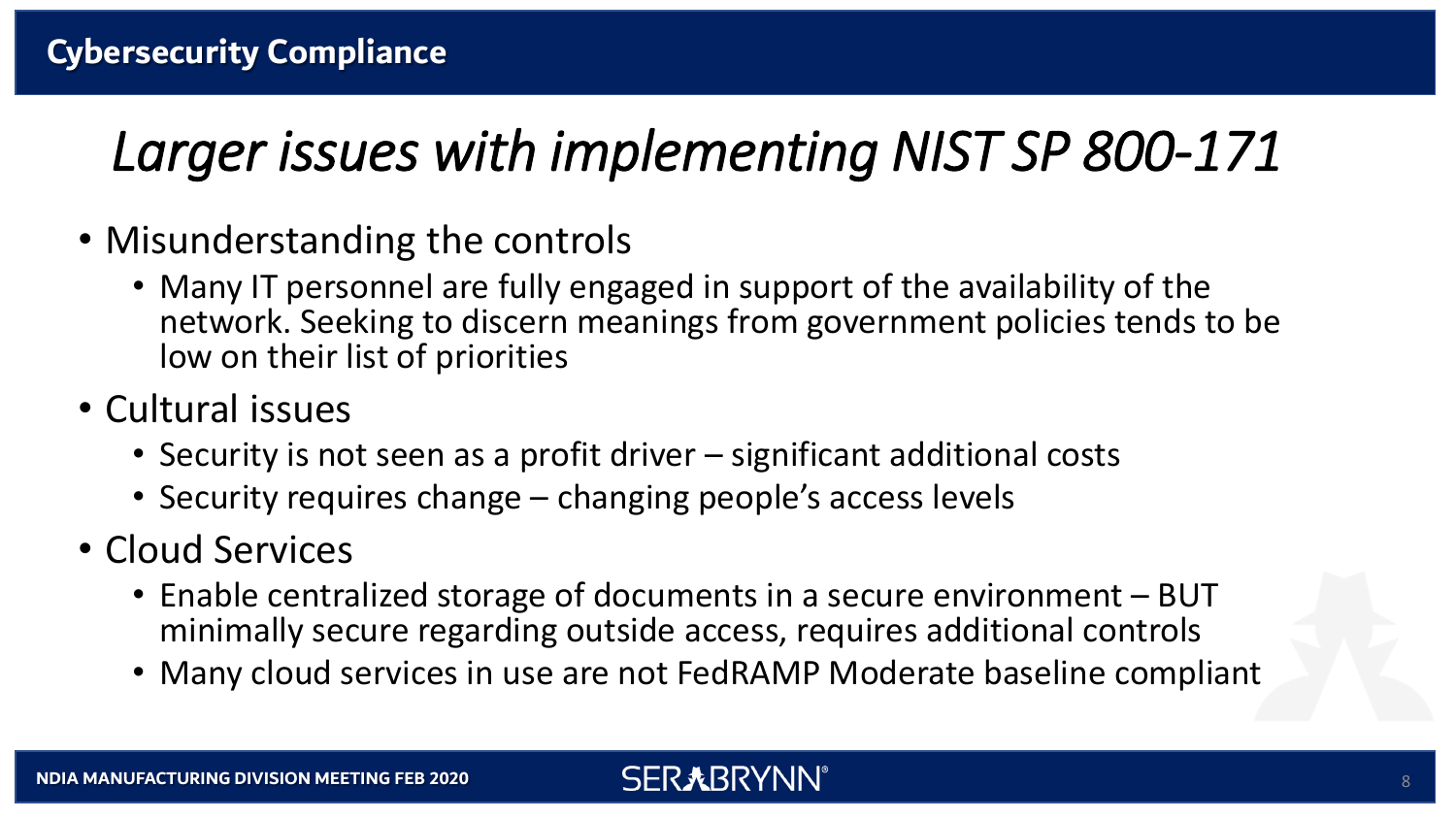# *Any Company Vulnerable to Attack*

- Electronic Warfare Associates (EWA) suffered a ransomware infection in Jan 2020
	- a 40-year-old a well-known US government contractor
	- Among the systems that had data encrypted during the incident were the company's web servers.
	- Signs of the incident are still visible online
		- Encrypted files and ransom notes were still cached in Google search results, even a week after the company took down the impacted web servers

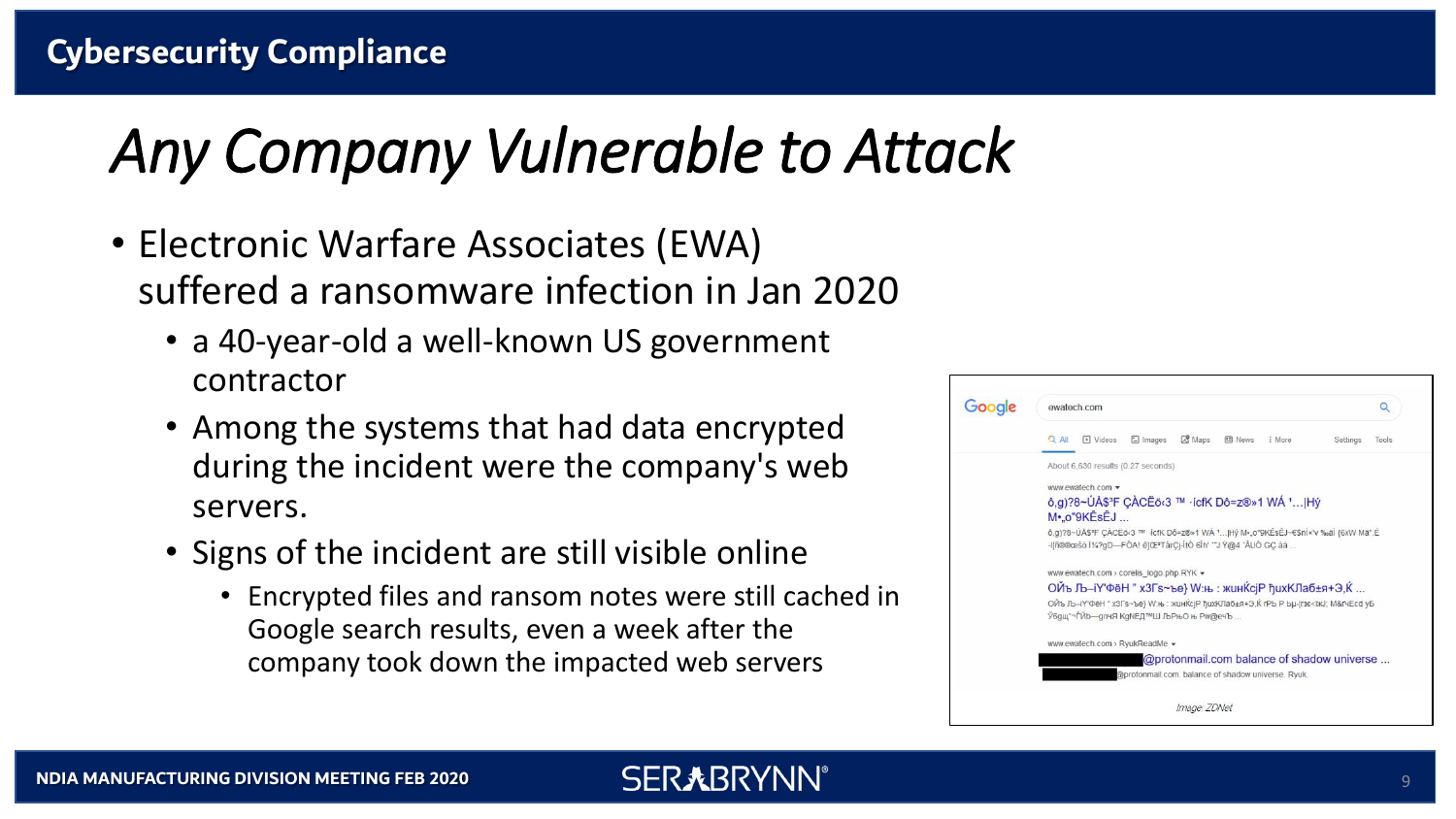# *Incident Response Findings*

- In most cases, 800-171 controls would have prevented a breach or significantly reduced the impact
- In particular,
	- Lack of MFA (3.5.3)
	- Untrained users (3.2.1)
	- Poor patch management (3.11.3)
	- Lack of Audit Logs (3.3.1)

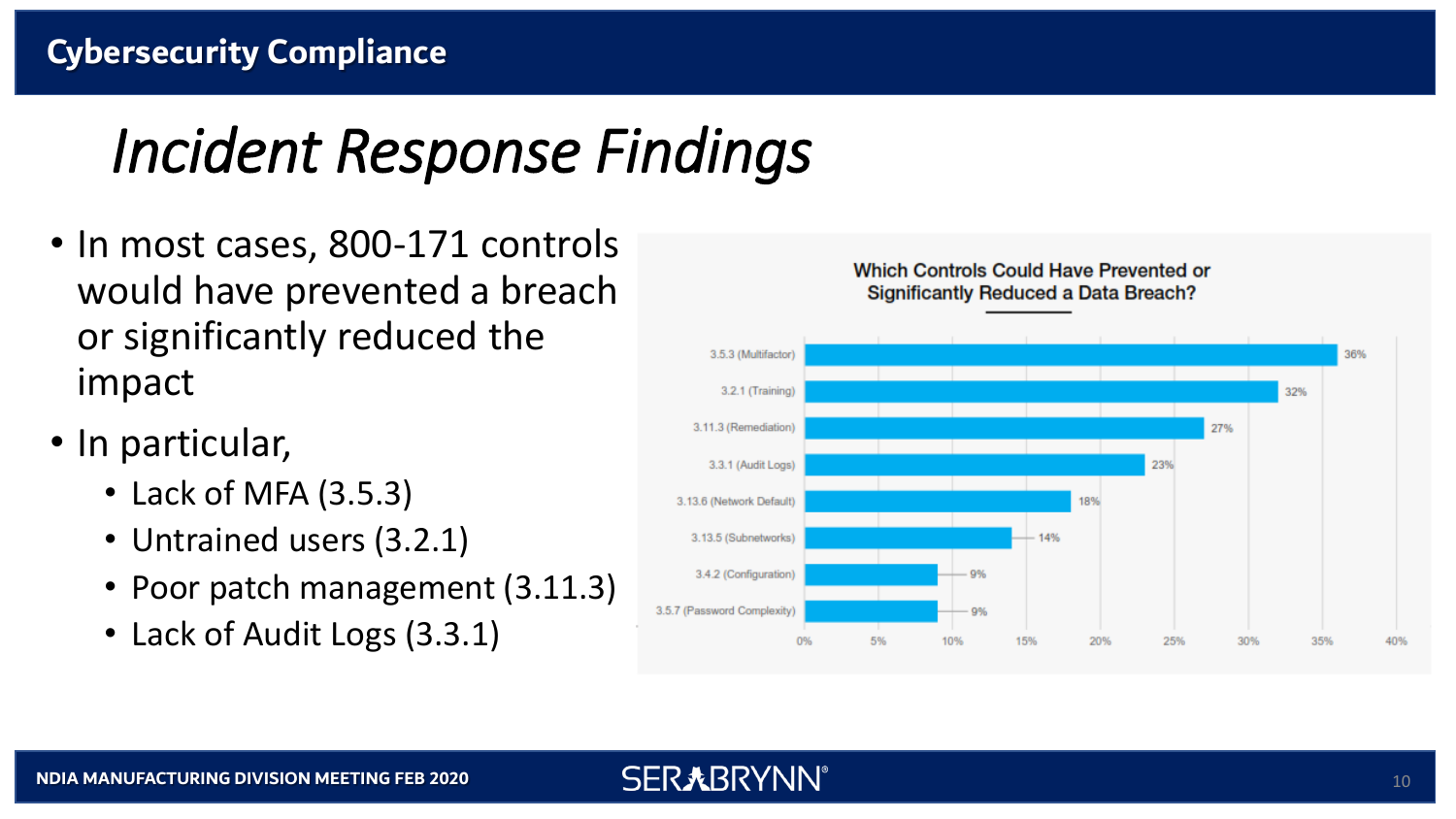# *CMMC 1.0 Released – Now What?*

- Standard out, more to follow
- Companies clamoring to get certified  $$ waiting on auditors
- Companies want to be auditors waiting on certification program
- Some companies just now understanding existing requirements of FAR 52.204-21 or DFARS 252.204-7012
- Some companies still unaware of need for compliance
	- "We don't have any CUI…whatever that is"
	- Disconnect from Privacy Act and other PII protection regulations

|                                                                                                | Q2FY20                                                                                                                                                           |                    |  |                                                                                                      |     | Q3FY20                                |            |                           | <b>Q4FY20</b>                              |            | Q1FY21                                             |                                                      |     |
|------------------------------------------------------------------------------------------------|------------------------------------------------------------------------------------------------------------------------------------------------------------------|--------------------|--|------------------------------------------------------------------------------------------------------|-----|---------------------------------------|------------|---------------------------|--------------------------------------------|------------|----------------------------------------------------|------------------------------------------------------|-----|
|                                                                                                | Jan                                                                                                                                                              | Feb                |  | Mar                                                                                                  | Apr | May                                   | <b>Jun</b> | Jul                       | Aug                                        | <b>Sep</b> | oc <sub>t</sub>                                    | <b>Nov</b>                                           | Dec |
| Rulemaking                                                                                     |                                                                                                                                                                  | DAR Counce Meeting |  |                                                                                                      |     |                                       |            |                           |                                            | O          | Goal:                                              | <b>Complete Rulemaking Process</b>                   |     |
| <b>CMMC Roll Out Plan</b>                                                                      |                                                                                                                                                                  |                    |  |                                                                                                      |     |                                       |            | Initial RF1s with         |                                            |            |                                                    | Initial RFPs with                                    |     |
| * Depends upon Rulemaking                                                                      |                                                                                                                                                                  |                    |  |                                                                                                      |     |                                       |            |                           | <b>CMMC Requirement</b>                    |            |                                                    | <b>CMMC Requirement</b><br>* Depends upon Rulemaking |     |
| DoDI 5000.02 Cybersecurity Enclosure                                                           |                                                                                                                                                                  |                    |  |                                                                                                      |     | Complete reviews and approval         |            |                           |                                            |            |                                                    |                                                      |     |
| <b>CMMC Implementation Pathfinder(s)</b><br>with Subset of DIB Sector                          |                                                                                                                                                                  | ◯ Initial Planning |  | Pathfinder(s)                                                                                        |     |                                       |            |                           |                                            |            |                                                    |                                                      |     |
| <b>CMMC Accreditation Body (AB)</b>                                                            | Marketplace (TBD)<br>Sign MOU (TBD)<br>◇<br>Establish<br>Certification process for candidate CMMC Third Party Assessment Organizations (C3PAOs)<br>CMMC AB Board |                    |  |                                                                                                      |     |                                       |            |                           |                                            |            |                                                    |                                                      |     |
| <b>CMMC Databases &amp; Infrastructure</b>                                                     |                                                                                                                                                                  | Initial Plannin    |  |                                                                                                      |     | Database/infrastructure Pathfinder    |            | ◇<br>Initial Beta Testing |                                            |            |                                                    |                                                      |     |
| <b>CMMC AB Training</b><br><b>Train the trainers</b><br><b>CMMC</b> classes for assessors<br>۰ |                                                                                                                                                                  |                    |  |                                                                                                      |     |                                       |            |                           |                                            |            | Initiate Training for CMMC Levels 4-5              |                                                      |     |
|                                                                                                |                                                                                                                                                                  |                    |  |                                                                                                      |     |                                       |            |                           | Initiate Training for CMMC 101, Levels 1-3 |            |                                                    |                                                      |     |
|                                                                                                |                                                                                                                                                                  |                    |  | Refine Draft Training & Conduct Training Pathfinder with DoD                                         |     |                                       |            |                           |                                            |            |                                                    |                                                      |     |
| <b>Draft CMMC Training Material to</b><br><b>CMMC Accreditation Body (AB)</b>                  | Deliver<br><b>Draft Training</b><br><b>CMMC 101</b>                                                                                                              |                    |  | <b>Deliver Draft Training</b><br><b>Deliver Draft Training</b><br>CMMC Levels 4-5<br>CMMG Levels 1-3 |     |                                       |            |                           |                                            |            |                                                    |                                                      |     |
|                                                                                                |                                                                                                                                                                  |                    |  | Coordinate and Conduct Training Pathfinder with CMMC AB                                              |     |                                       |            |                           |                                            |            |                                                    |                                                      |     |
| <b>Defense Acquisition University (DAU)</b>                                                    |                                                                                                                                                                  |                    |  |                                                                                                      |     |                                       |            |                           | Initiate Training for CMMC 101, Levels 1-3 |            |                                                    |                                                      |     |
| <b>CMMC Training</b>                                                                           |                                                                                                                                                                  |                    |  |                                                                                                      |     |                                       |            |                           |                                            |            | Initiate Training for CMMC Levels 4-5              |                                                      |     |
| <b>CMMC Assessment Guides</b>                                                                  | Deliver<br>Deliver $\bigotimes$<br>Levels 1- $\bigotimes$<br>to CMMC AB                                                                                          |                    |  |                                                                                                      |     | Deliver Levels 4-5 to CMMC AB         |            |                           |                                            |            |                                                    |                                                      |     |
|                                                                                                |                                                                                                                                                                  |                    |  |                                                                                                      |     | pdate & Refine CMMC Assessment Guides |            |                           |                                            |            |                                                    |                                                      |     |
| <b>CMMC Model</b>                                                                              |                                                                                                                                                                  |                    |  | Comple e & Release v1.0                                                                              |     |                                       |            |                           |                                            |            | Potential update based on rulemaking process (TBD) |                                                      |     |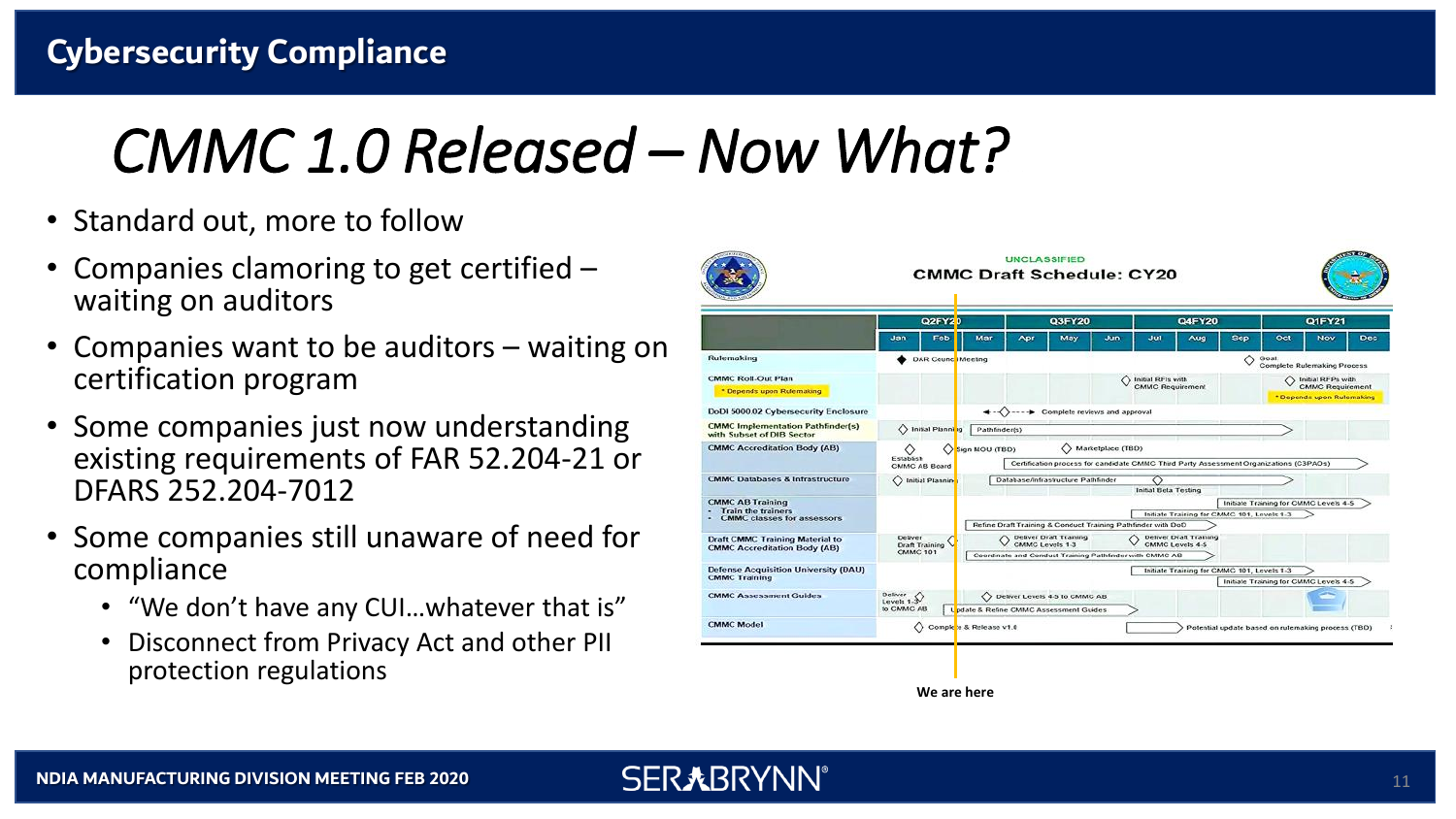## *Why is this important to Small/Medium Businesses*

- Protect what you have built
- Comply with existing contracts DFARS 252.204-7012, etc.
	- Avoid violation of False Claims Act
- Prevent catastrophic losses due to:
	- Theft of data (IP, CUI) or encryption of all company data due to ransomware
	- Loss of reputation with customer (1 to 6 rule, amplified with social media)
	- Financial loss (reimbursement, remediation, lost revenue, additional security)
	- Operational disruption (loss of data, stand-down during remediation)
	- Legal ramifications (FCA claims, PII claims, etc.)
- **Average Cost of a Breach in 2019, company >500: \$2.74 million\***

**SERXBRYNN®**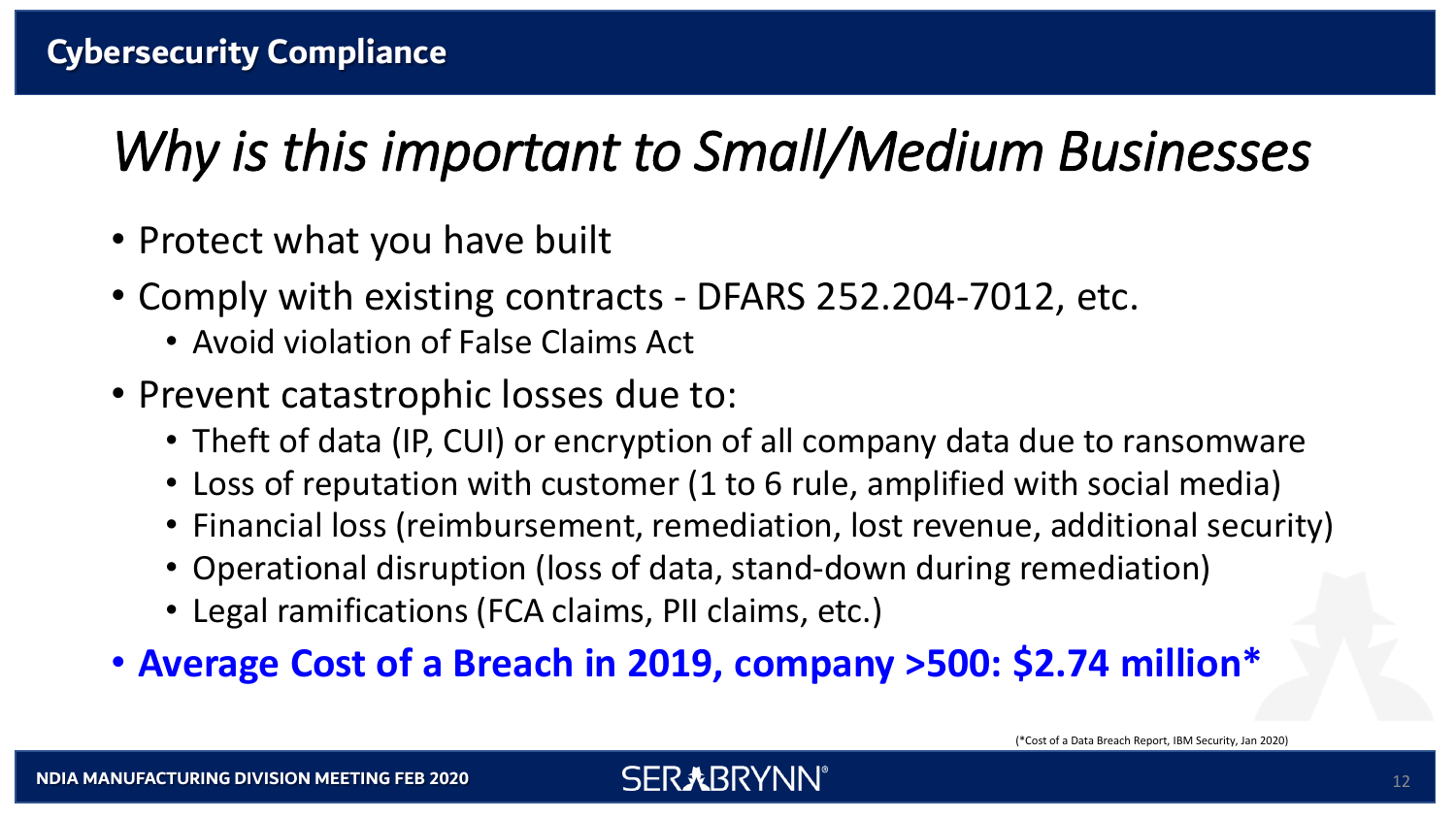# *Recommendations for Businesses*

- Find your SSP and complete actions in POAMs to comply with 800-171r2
	- Best preparation for CMMC in Oct 2020
- Budget for cybersecurity
	- Labor, Vulnerability Scans, Pen Tests, internal/external audits
- Ensure cybersecurity is a team effort Admin, Intel, Ops, and IT
	- Put your Cybersecurity Support POC on speed dial
- Run your Incident Response Plan w/Key Players desktop exercise

**SERXBRYNN** 

• Treat Cybersecurity like you do ISO – C-Suite led, monthly metric reviews, documentation reviews, internal audits



"An ounce of prevention" is worth a pound of cure." Benjamin Franklin